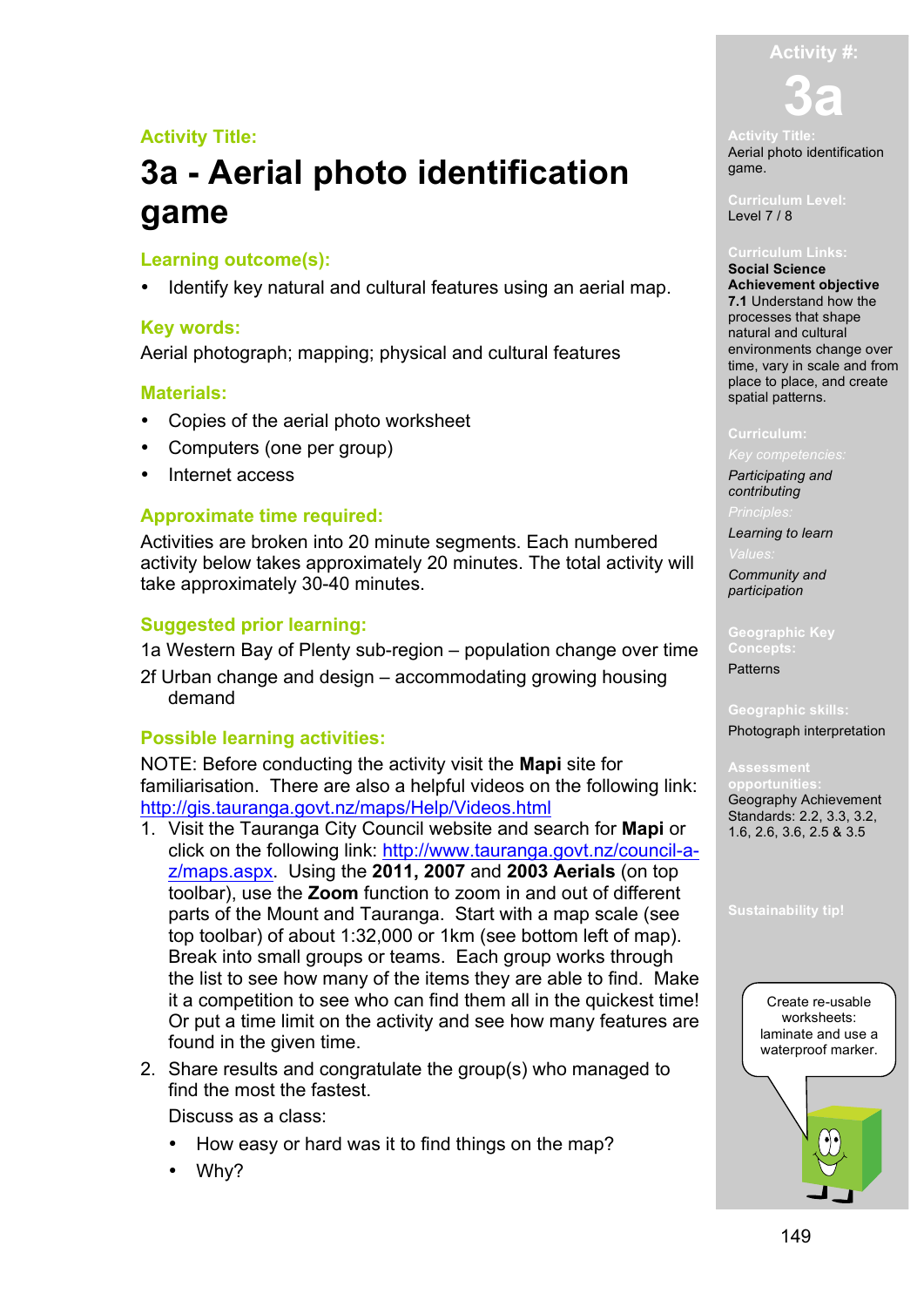- What natural and cultural landscape features did you use to navigate your way around? (Roads, rivers, harbour….)
- Did you find the natural features, the roads or the buildings the easiest to find?

### **Additional resources / activities:**

- Use the aerial maps to analyse spatial patterns clustered and dispersed.
- Visit Google Earth and conduct a similar activity for other parts of the country.

#### **Follow-on activities (found elsewhere in this resource):**

- 3b Existing knowledge brainstorm
- 3c Précis map
- 3e Māori place names